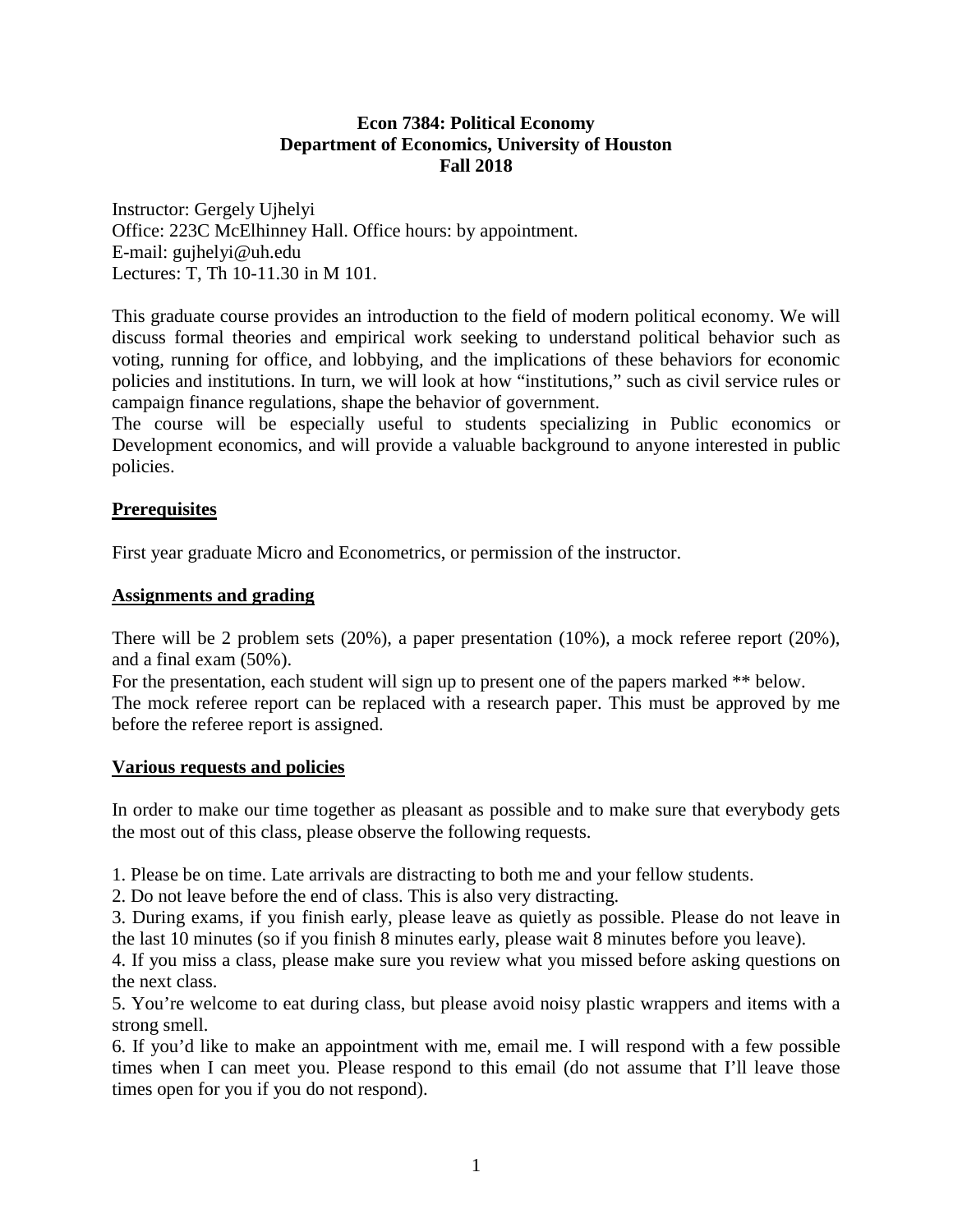*Academic Honesty*: Students are responsible for being familiar with, and abiding by, the university's Academic Honesty Policy [\(https://www.uh.edu/provost/policies-resources/honesty/\)](https://www.uh.edu/provost/policies-resources/honesty/). Faculty have the responsibility of reporting incidents of alleged academic dishonesty. I would hate, but will not hesitate, to do this so please do not put me in this situation.

*Students with Disabilities*: The University of Houston System complies with Section 504 of the Rehabilitation Act of 1973 and the Americans with Disabilities Act of 1990, pertaining to the provision of reasonable academic adjustments/auxiliary aids for students with a disability. In accordance with Section 504 and ADA guidelines, the University of Houston strives to provide reasonable academic adjustments/auxiliary aids to students who request and require them. Students seeking accommodation in this course should contact the instructor after obtaining the appropriate documentation through the UH Center for Students with Disabilities.

*Counseling and Psychological Services*: Counseling and Psychological Services (CAPS) can help students who are having difficulties managing stress, adjusting to college, or feeling sad and hopeless. You can reach CAPS [\(www.uh.edu/caps\)](http://www.uh.edu/caps) by calling 713-743-5454 during and after business hours for routine appointments or if you or somebody you know is in crisis. No appointment is necessary for the "Let's Talk" program, a drop-in consultation service at convenient locations and hours around campus. [http://www.uh.edu/caps/outreach/lets\\_talk.html](http://www.uh.edu/caps/outreach/lets_talk.html)

# **Textbooks and surveys**

Political economy is a vast field overlapping with many others, and no single textbook covers exactly the topics we will cover. Some of the readings below are from the following two books: Persson, T., and G. Tabellini (2002): *Political Economics: Explaining Economic Policy*, MIT

- Press. (PT)
- Grossman, G.M., and E. Helpman (2001): *Special Interest Politics*, MIT Press. (GH)

Other useful textbooks / surveys to look at:

- Besley, T. (2007): *Principled Agents? The political economy of good government*, Oxford University Press.
- Drazen, A. (2000): *Political Economy in Macroeconomics*, Princeton University Press.

Mueller, D.C. (2003): *Public Choice III*, Cambridge University Press.

Persson, T., and G. Tabellini (2003): *The Economic Effects of Constitutions*, MIT Press.

Weingast, B.R. and D.A. Wittman (eds.) (2006): *The Oxford Handbook of Political Economy*, Oxford University Press.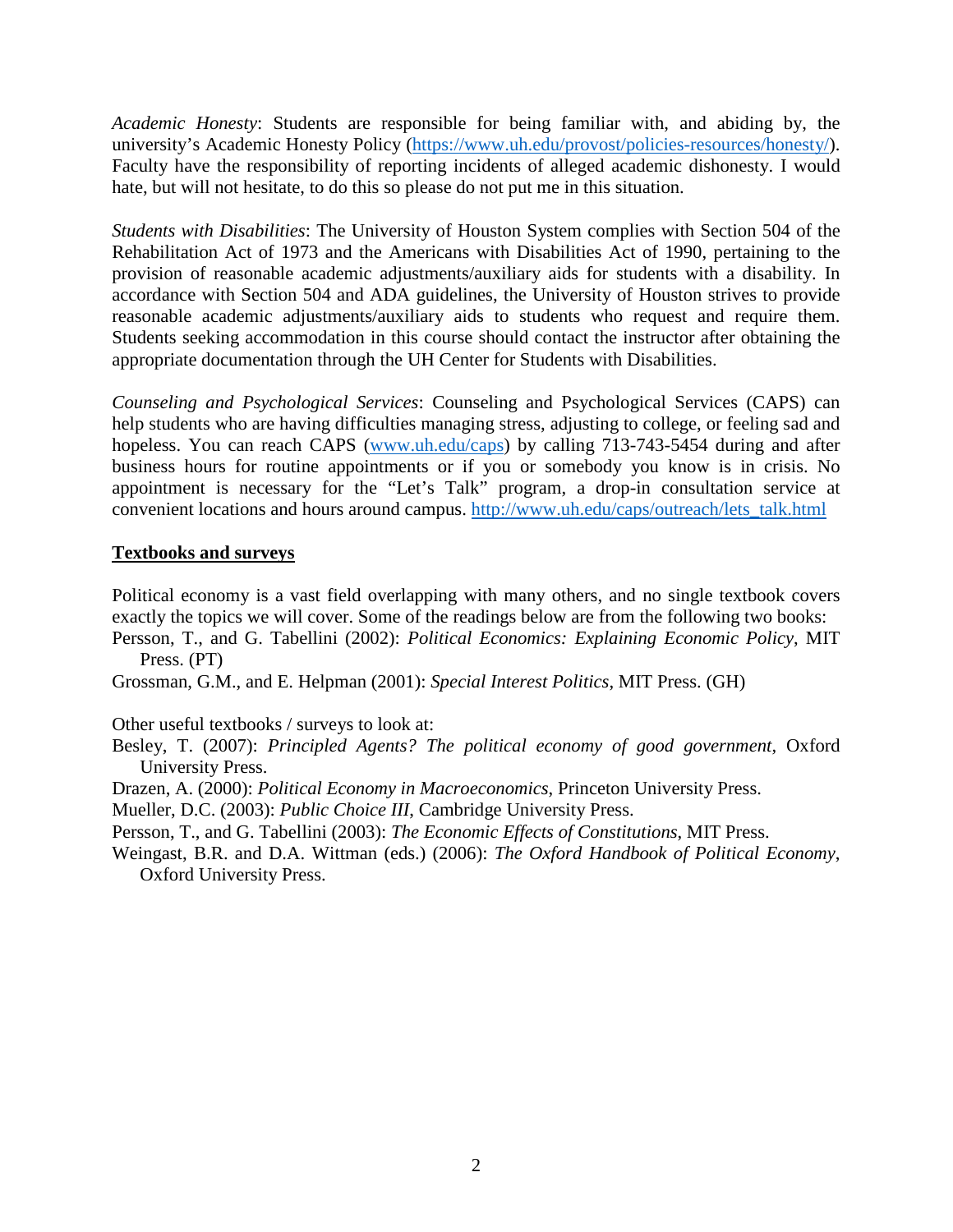### **Tentative agenda and readings**

(required readings are marked \*; papers for student presentations are marked \*\*)

## I. CLASSICAL APPROACHES TO POLICY FORMATION

## *I.1 The limits of 'black box' government*

PT Chapter 1

\*Knight, B. (2002): "Endogenous federal grants and crowd-out of state government spending: theory and evidence from the federal highway aid program," *American Economic Review* 92(1), 71-92.

*I.2 The median voter theorem*

\*PT Chapter 2

\*Alesina, A., R. Baqir; and W. Easterly (1999): "Public Goods and Ethnic Divisions," *The Quarterly Journal of Economics* 114(4), 1243-1284.

## II. VOTERS

#### *II.1 Background*

- Lijphart, A. (1997): "Unequal Participation: Democracy's Unresolved Dilemma," *The American Political Science Review* 91(1), 1-14.
- \*Merlo, A. (2006): "Whither Political Economy? Theories, Facts and Issues," Section 2. (Available on the author's website.)

GH Chapter 3.1

#### *II.2 The pivotal voter model*

- \*Palfrey, T. R., and H. Rosenthal (1983): "A Strategic Calculus of Voting," *Public Choice* 41, 7- 53.
- Palfrey, T.R., and H. Rosenthal (1985): "Voter Participation and Strategic Uncertainty," *American Political Science Review* 79, 62-78.
- Börgers, T. (2004): "Costly Voting," *American Economic Review* 94(1), 57-66.
- \*\*Duffy, J., and M. Tavits (2008): "Beliefs and Voting Decisions: A Test of the Pivotal Voter Model," *American Journal of Political Science* 52(3), 603–618.
- \*Coate, S., M. Conlin and A. Moro (2008): "The Performance of the Pivotal-Voter Model in Small-Scale Elections: Evidence from Texas Liquor Referenda," *Journal of Public Economics* 92, 582–596

#### *II.3 Information, voting and turnout*

- Feddersen, T.J., and W. Pesendorfer (1996): "The Swing Voter's Curse," *American Economic Review* 86, 408-424.
- Snyder, J., and D. Stromberg (2010): "Press Coverage and Accountability," *Journal of Political Economy* 118(2), 355-408.
- \*\*Gentzkow, M. (2006): "Television and voter turnout," *Quarterly Journal of Economics* 121(3), 931-72.
- Gentzkow, M., J.M. Shapiro, and M. Sinkinson (2011): "The Effect of Newspaper Entry and Exit on Electoral Politics," *American Economic Review* 101, 2980–3018.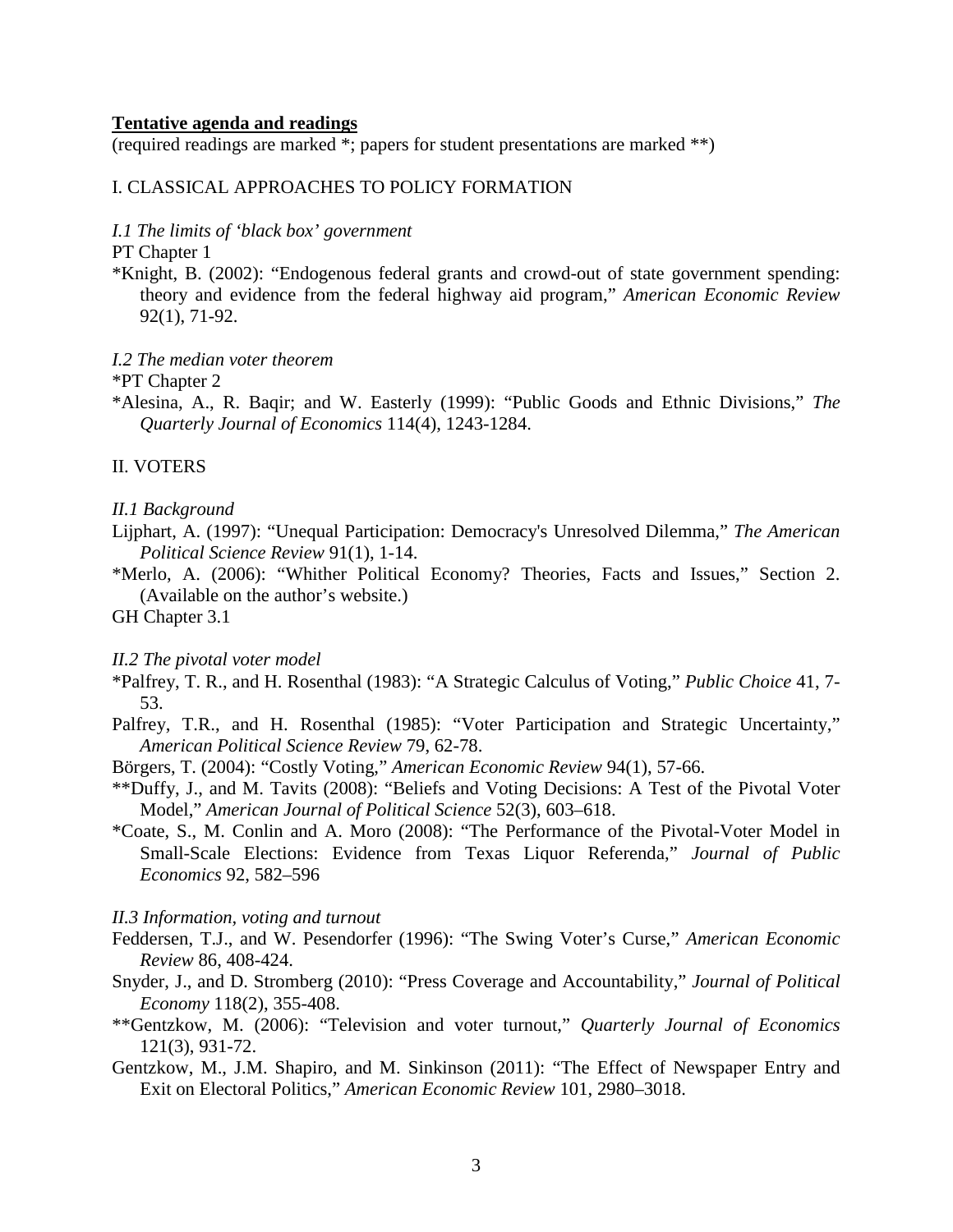*II.4 Other determinants of voting and turnout*

- \*\*Fujiwara, T. (2015): "Voting Technology, Political Responsiveness, and Infant Health: Evidence From Brazil," *Econometrica* 83(2), 423-464.
- \*\*DellaVigna, S., J.A. List, U. Malmendier, and G. Rao (2017): "Voting to Tell Others," *The Review of Economic Studies* 84(1), 143–181.
- Coate, S. and M. Conlin (2004): "A Group Rule-Utilitarian Approach to Voter Turnout: Theory and Evidence," *American Economic Review* 94, 1476-1504.
- Washington, E. (2006): "How Black Candidates Affect Voter Turnout," *Quarterly Journal of Economics* 121(3), 973-998.
- G. Ujhelyi, S. Chatterjee, and A. Szabó (2018): "None Of The Above," working paper.

## III. POLITICIANS

*III.1 Office-seeking politicians*

\*PT Chapters 3.1-3.4

- Meltzer, A., and S. Richard (1981): "A rational theory of the size of government*,*" *Journal of Political Economy* 89, 914-27.
- Lindbeck, A., and J.W. Weibull (1987): "Balanced-budget redistribution as the outcome of political competition," *Public Choice* 52, 273-297.
- \*\*Boustan, L., F. Ferreira, H. Winkler, and E.M. Zolt (2013): "The Effect of Rising Income Inequality On Taxation and Public Expenditures: Evidence From U.S. Municipalities and School Districts, 1970-2000," *The Review of Economics and Statistics*, 95(4): 1291-1302.
- \*Strömberg, D. (2008): "How the Electoral College Influences Campaigns and Policy: The Probability of Being Florida," *American Economic Review* 98(3), 769–807.

### *III.2 Partisan politicians*

\*PT Chapters 5.1-5.3

- Merlo (2006): "Whither Political Economy? Theories, Facts and Issues," Section 3.
- \*Besley, T., and S. Coate (1997): "An Economic Model of Representative Democracy," *Quarterly Journal of Economics* 112, 85-114.
- Osborne, M., and A. Slivinski (1996): "A Model of Political Competition with Citizen-Candidates," *Quarterly Journal of Economics* 111, 65-96.
- Ansolabehere S, J.M. Snyder, and C. Stewart (2001): "Candidate Positions in Congressional Elections," *American Journal of Political Science* 45.
- \*\*Gerber, E.R., J.B. Lewis (2004): "Beyond the Median: Voter Preferences, District Heterogeneity, and Political Representation," *Journal of Political Economy* 112(6), 1364-83.
- \*Lee, D., E. Moretti, and M. Butler (2004): "Do Voters Affect or Elect Policies? Evidence from the U.S. House," *Quarterly Journal of Economics* 119(3), 807-859.
- \*\*Washington, E. (2008): "Female Socialization: How Daughters Affect Their Legislator Fathers' Voting on Women's Issues," *American Economic Review* 98(1), 311–332.
- Diermeier, D., M. Keane, and A. Merlo (2005): "A Political Economy Model of Congressional Careers," *American Economic Review* 95(1), 347-373.

*III.3 Political agency*

Besley, T. (2007): *Principled Agents?* Chapter 3.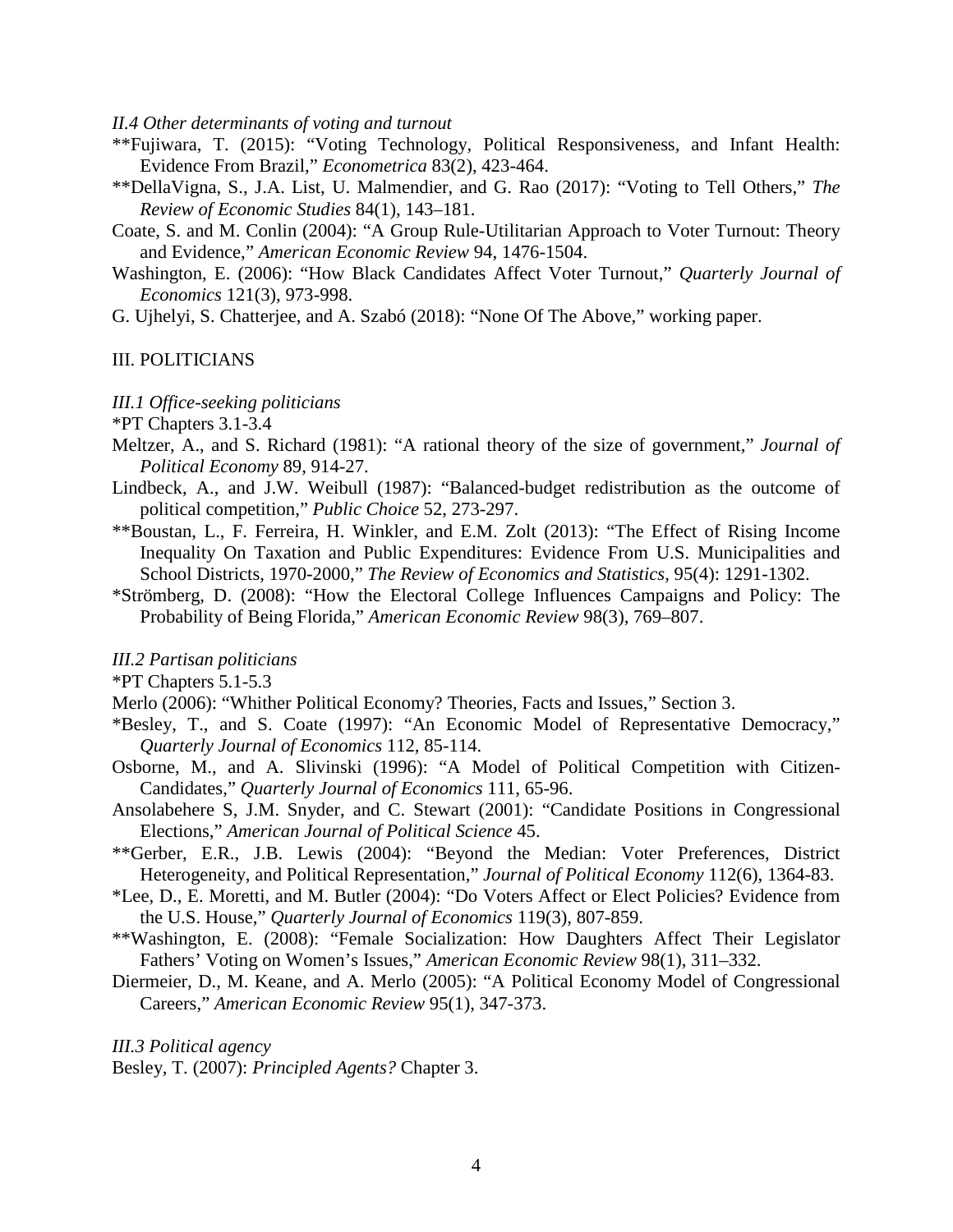- \*Maskin, E., and J. Tirole (2004): "The politician and the Judge: Accountability in Government," *American Economic Review* 94(4), 1034-1054.
- Besley, T., and A. Case (1995): "Does Electoral Accountability Affect Economic Policy Choices? Evidence from Gubernatorial Term Limits," *Quarterly Journal of Economics* 110(3), 769-798.
- \*\*List, J.A., and D.M. Sturm (2006): "How Elections Matter: Theory and Evidence from Environmental Policy," *Quarterly Journal of Economics* 121(4), 1249-81.
- Besley, T., and A. Prat (2006): "Handcuffs for the Grabbing Hand? Media Capture and Government Accountability," *American Economic Review* 96(3), 720-736.

## IV. BUREAUCRATS

#### *IV.1 Bureaucratic performance*

- Banerjee, A.V. (1997): "A theory of misgovernance," *Quarterly Journal of Economics* 112(4), 1289-1332.
- \*Prendergast, C. (2007): "The Motivation and Bias of Bureaucrats," *American Economic Review* 97(1), 180-196.
- Alesina, A., and G. Tabellini (2007): "Bureaucrats or Politicians? Part I: A single policy task," *American Economic Review* 97(1), 169-179.
- Bandiera, O., A. Prat, and T. Valletti (2009): "Active and Passive Waste in Government Spending: Evidence from a Policy Experiment," *American Economic Review* 99(4), 1278- 1308.
- Di Tella, R., and E. Schargrodsky (2003): "The Role of Wages and Auditing during a Crackdown on Corruption in the City of Buenos Aires," *Journal of Law and Economics* 46(1), 269-292.
- \*\*Dal Bo, E., F. Finan, and M.A. Rossi (2013): "Strengthening State Capabilities: The Role of Financial Incentives in the Call to Public Service," *Quarterly Journal of Economics* 128(3), 1169-1218.
- Neggers, Y. (2018): "Enfranchising Your Own? Experimental Evidence on Bureaucrat Diversity and Election Bias in India," *American Economic Review* 108(6), 1288-1321.

### *IV.2 Politicians and bureaucrats*

- \*Fox, J., and S.V. Jordan (2011): "Delegation and Accountability," *Journal of Politics* 73(3), 831-844.
- Ting, M. (2003): "A Strategic Theory of Bureaucratic Redundancy," *American Journal of Political Science* 47(2), 274-292.
- Gailmard, S., and J.W. Patty (2007): "Slackers and Zealots: Civil Service, Policy Discretion, and Bureaucratic Expertise," *American Journal of Political Science* 51(4), 873-889.
- \*\*Makowsky, M.D., and T. Stratmann (2009): "Political Economy at Any Speed: What Determines Traffic Citations?" *American Economic Review* 99(1), 509-527.
- Iyer, L., and Mani, A. (2012): "Traveling Agents: Political Change and Bureaucratic Turnover in India," *Review of Economics and Statistics* 94 (3), 723-39.
- Ujhelyi, G., and E. Calvo (2013): "Political Screening: Theory and Evidence from the Argentine Public Sector," working paper.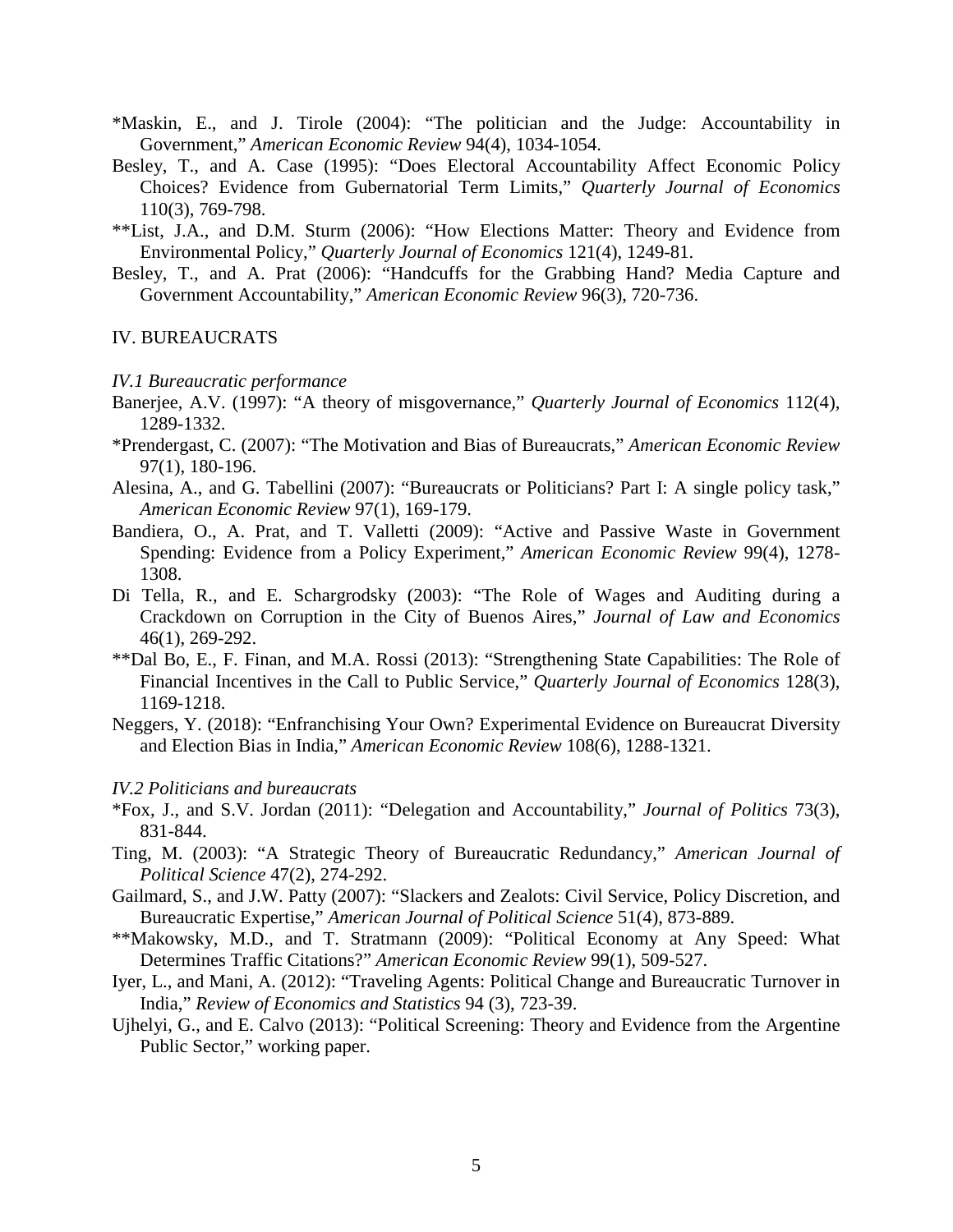*IV.3 Bureaucratic institutions*

\*Ujhelyi, G. (2014): "Civil Service Reform," *Journal of Public Economics* 118, 15-25.

- Rauch, J.E. (1995): "Bureaucracy, Infrastructure, and Economic Growth: Evidence form US Cities During the Progressive Era," *American Economic Review* 85(4), 968-979.
- Folke, O., S. Hirano, and J. M. Snyder, Jr. (2011): "Patronage and Elections in US States," *American Political Science Review* 105(3), 567-585.
- \*Ujhelyi, G. (2014): "Civil Service Rules and Policy Choices: Evidence from US State Governments," *American Economic Journal: Economic Policy* 6(2), 338-380.
- Bostashvili, D., and G. Ujhelyi (2018): "Political Budget Cycles and the Civil Service: Evidence from Highway Spending in US States," working paper.
- Huber, J., and M. Ting (2016): "Civil Service and Patronage in Bureaucracies," working paper.
- Ornaghi, A. (2016): "Civil Service Reforms: Evidence from US Police Departments," working paper.
- Bai, Y., and R. Jia (2016): "Elite Recruitment and Political Stability: The Impact of the Abolition of China's Civil Service Exam," *Econometrica* 84(2), 677-733.
- Forand, J.G., and G. Ujhelyi (2018): "Don't Hatch The Messenger? On the Desirability of Restricting the Political Activity of Bureaucrats," working paper.

## V. INTEREST GROUPS

#### *V.1 Information*

- \*GH Chapters 4.1, 5.1
- \*\*Bertrand, M., M. Bombardini, and F. Trebbi (2014): "Is It Whom You Know or What You Know? An Empirical Assessment of the Lobbying Process," *American Economic Review* 104(12), 3885-3920.
- *V.2 Campaign contributions*
- \*GH Chapters 7, 8
- Mueller (2003): Public Choice III, Chapter 15
- Bernheim, B. D., and M.D: Whinston, Michael D. (1986): "Menu Auctions, Resource Allocation, and Economic Influence," *Quarterly Journal of Economics* 101(1), 1-31.
- \*Grossman, G.M., and E. Helpman (1994): "Protection for Sale," *American Economic Review*  84(4), 833-850.
- Goldberg, P.K., and G. Maggi (1999): "Protection for Sale: An Empirical Investigation," *American Economic Review* 89(5), 1135-1155.
- \*Fredriksson, P.G., and J. Svensson (2003): "Political Instability, Corruption and Policy Formation: The Case of Environmental Policy," *Journal of Public Economics* 87(7-8), 1383- 1405.
- Bombardini, M., and F. Trebbi (2011): "Votes or Money? Theory and Evidence from the US Congress," *Journal of Public Economics* 95(7-8), 587-611.

## *V.3 Campaign finance regulation*

- \*Ansolabehere, S., J.M. de Figueiredo, and J.M. Snyder Jr. (2003): "Why is there so little money in US politics?" *The Journal of Economic Perspectives* 17(1), 105-130.
- \*Coate, S. (2004): "Pareto-Improving Campaign Finance Policy," *American Economic Review* 94(3), 628-655.